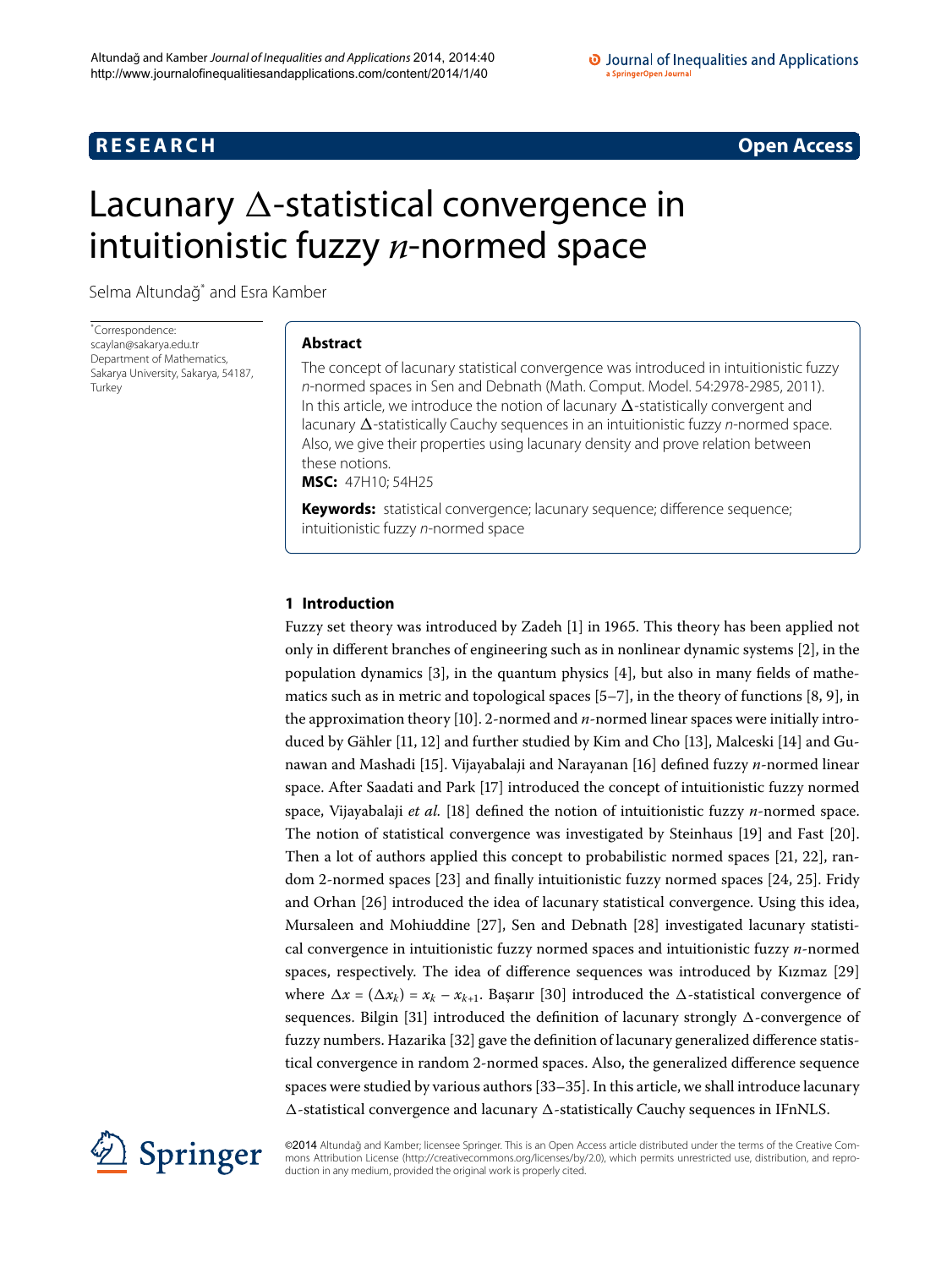# **2 Preliminaries, background and notation**

In this section, we give the basic definitions.

**Definition 2.1** ([\[](#page-10-25)27]) A binary operation  $* : [0,1] \times [0,1] \rightarrow [0,1]$  is said to be a continuous *t*-norm if it satisfies the following conditions:

- (i) ∗ is associative and commutative,
- $(ii)$  \* is continuous.
- (iii)  $a * 1 = a$  for all  $a \in [0, 1]$ ,
- (iv)  $a * b \leq c * d$  whenever  $a \leq c$  and  $b \leq d$  for each  $a, b, c, d \in [0, 1]$ .

**Definition 2.2** ([27[\]](#page-10-25)) A binary operation  $\circ$  :  $[0,1] \times [0,1] \rightarrow [0,1]$  is said to be a continuous *t*-conorm if it satisfies the following conditions:

- $(i)$   $\circ$  is associative and commutative,
- $(ii)$   $\circ$  is continuous,
- (iii)  $a \circ 0 = a$  for all  $a \in [0, 1]$ ,
- (iv)  $a \circ b \leq c \circ d$  whenever  $a \leq c$  and  $b \leq d$  for each  $a, b, c, d \in [0, 1]$ .

**Definition 2.3** ([\[](#page-10-25)27]) Let  $n \in \mathbb{N}$  and *X* be a real vector space of dimension  $d \ge n$  (here we allow it to be infinite). A real-valued function  $\|\bullet,\ldots,\bullet\|$  on  $X \times \cdots \times X = X^n$  satisfying the following four properties:

- (i)  $\|x_1, x_2, \ldots, x_n\| = 0$  if and only if  $x_1, x_2, \ldots, x_n$  are linearly dependent,
- (ii)  $x_1, x_2, \ldots, x_n$  are invariant under any permutation,
- $(iii)$   $\|x_1, x_2, \ldots, \alpha x_n\| = |\alpha| \|x_1, x_2, \ldots, x_n\|$  for any  $\alpha \in \mathbb{R}$ ,
- $(x)$   $\|x_1, x_2, \ldots, x_{n-1}, y + z\| \leq \|x_1, x_2, \ldots, x_{n-1}, y\| + \|x_1, x_2, \ldots, x_{n-1}, z\|$

is called an *n*-norm on *X* and the pair is called an *n*-normed space.

**Definition 2.4** ([28]) An IFnNLS is the five-tuple  $(X, \mu, \nu, *, \circ)$  where *X* is a linear space over a field *F*,  $*$  is a continuous *t*-norm,  $\circ$  is a continuous *t*-conorm,  $\mu$ , *υ* are fuzzy sets on  $X^n$  × (0,  $\infty$ ),  $\mu$  denotes the degree of membership and *ν* denotes the degree of nonmembership of  $(x_1, x_2,...,x_n, t) \in X^n \times (0, \infty)$  satisfying the following conditions for every  $(x_1, x_2,..., x_n) \in X^n$  and  $s, t > 0$ :

- (i)  $\mu(x_1, x_2, \ldots, x_n, t) + \nu(x_1, x_2, \ldots, x_n, t) \leq 1$
- (ii)  $\mu(x_1, x_2, \ldots, x_n, t) > 0$ ,
- (iii)  $\mu(x_1, x_2, \ldots, x_n, t) = 1$  if and only if  $x_1, x_2, \ldots, x_n$  are linearly dependent,
- (iv)  $\mu(x_1, x_2, \ldots, x_n, t)$  is invariant under any permutation of  $x_1, x_2, \ldots, x_n$ ,
- (v)  $\mu(x_1, x_2, \dots, x_n, t) = \mu(x_1, x_2, \dots, x_n, \frac{t}{|c|})$  for all  $c \neq 0, c \in F$ ,
- $(\text{vi})$   $\mu(x_1, x_2, \ldots, x_n, s) * \mu(x_1, x_2, \ldots, x'_n, t) \leq \mu(x_1, x_2, \ldots, x_n + x'_n, s + t),$
- (vii)  $\mu(x_1, x_2, \ldots, x_n, t) : (0, \infty) \rightarrow [0, 1]$  is continuous in *t*,
- (viii)  $\lim_{t\to\infty} \mu(x_1, x_2, \dots, x_n, t) = 1$  and  $\lim_{t\to 0} \mu(x_1, x_2, \dots, x_n, t) = 0$ ,
- $(\text{ix}) \ \nu(x_1, x_2, \ldots, x_n, t) < 1,$
- (x)  $v(x_1, x_2,...,x_n, t) = 0$  if and only if  $x_1, x_2,...,x_n$  are linearly dependent,
- (xi)  $v(x_1, x_2, \ldots, x_n, t)$  is invariant under any permutation of  $x_1, x_2, \ldots, x_n$ ,
- $(v_i, x_1, x_2, \ldots, c x_n, t) = v(x_1, x_2, \ldots, x_n, \frac{t}{|c|})$  for all  $c \neq 0, c \in F$ ,
- $(v(x_i, x_1, x_2, \ldots, x_n, s) \circ v(x_1, x_2, \ldots, x_n', t) \ge v(x_1, x_2, \ldots, x_n + x_n', s + t)$
- $(xiv)$   $v(x_1, x_2,...,x_n, t) : (0, \infty) \rightarrow [0, 1]$  is continuous in *t*,
- $(\text{xv}) \lim_{t \to \infty} v(x_1, x_2, \dots, x_n, t) = 0$  and  $\lim_{t \to 0} v(x_1, x_2, \dots, x_n, t) = 1$ .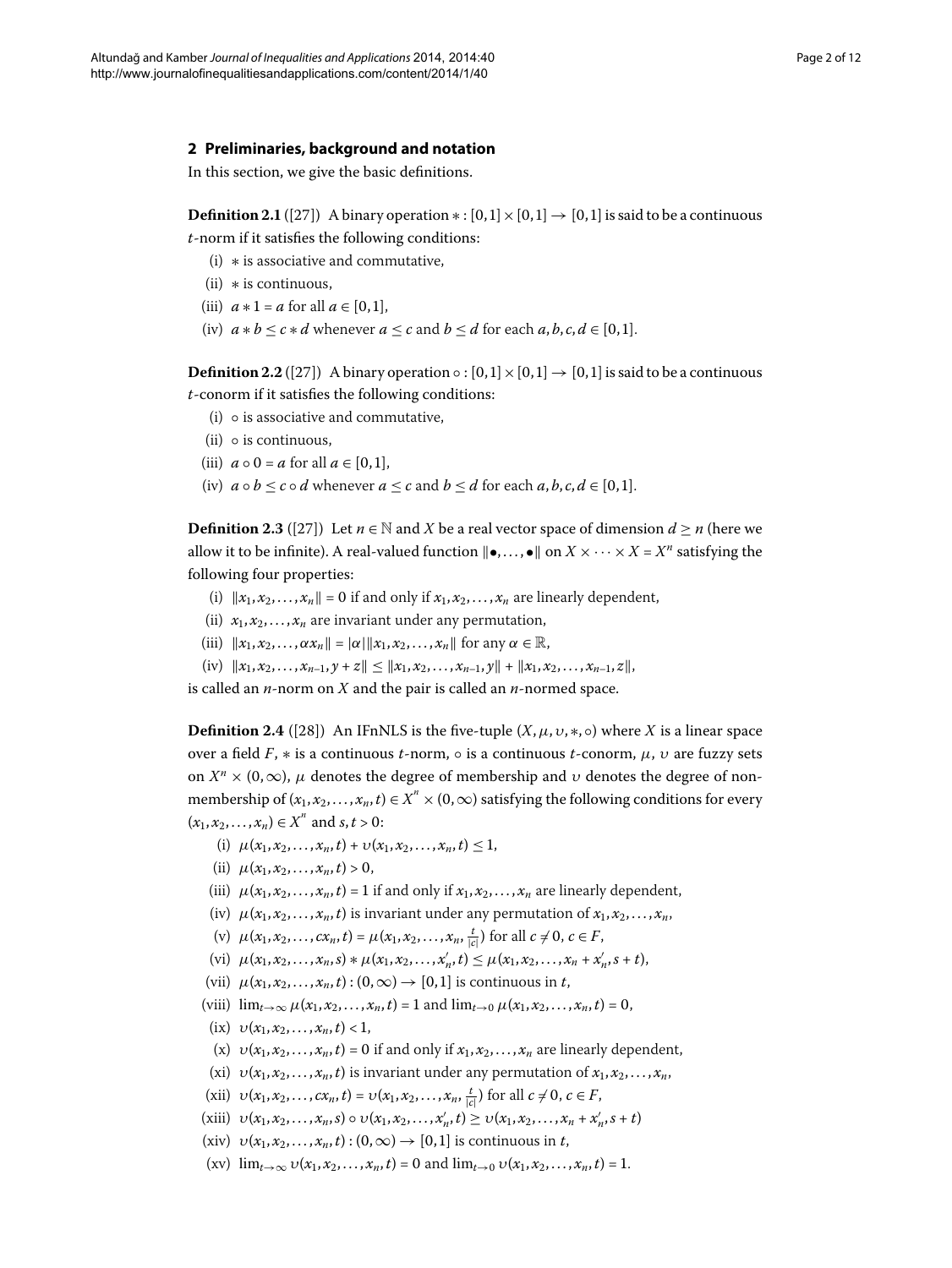<span id="page-2-1"></span>**Example 2.1** ([28[\]](#page-10-26)) Let  $(X, \|\bullet, \ldots, \bullet\|)$  be an *n*-normed linear space. Also let  $a * b = ab$  and  $a \circ b = \min\{a + b, 1\}$  for all  $a, b \in [0, 1]$ ,

$$
\mu(x_1, x_2,..., x_n, t) = \frac{t}{t + \|x_1, x_2,..., x_n\|} \quad \text{and} \quad \upsilon(x_1, x_2,..., x_n, t) = \frac{\|x_1, x_2,..., x_n\|}{t + \|x_1, x_2,..., x_n\|}.
$$

Then  $(X, \mu, \nu, \ast, \circ)$  is an IFnNLS.

**Definition 2.5** ([26]) A lacunary sequence is an increasing integer sequence  $\theta = \{k_r\}$  such that  $k_0 = 0$  and  $h_r = k_r - k_{r-1} \rightarrow \infty$  as  $r \rightarrow \infty$ . The intervals determined by  $\theta$  will be denoted by  $I_r = (k_{r-1}, k_r]$  and the ratio  $\frac{k_r}{k_{r-1}}$  will be abbreviated as  $q_r$ . Let  $K \subseteq \mathbb{N}$ . The number

$$
\delta_{\theta}(K) = \lim_{r} \frac{1}{h_r} \left| \{ k \in I_r : k \in K \} \right|
$$

is said to be the  $\theta$ -density of *K*, provided the limit exists.

**Definition 2.6** ([\[](#page-10-26)28]) Let  $\theta$  be a lacunary sequence. A sequence  $x = \{x_k\}$  of numbers is said to be lacunary statistically convergent (or  $S_\theta$ -convergent) to the number *L* if for every  $\varepsilon$  > 0, the set  $K(\varepsilon)$  has  $\theta$ -density zero, where

$$
K(\varepsilon) = \{k \in \mathbb{N} : |x_k - L| \ge \varepsilon\}.
$$

In this case, we write  $S_\theta$ -lim $x = L$ .

# 3  $\Delta$ -Convergence and lacunary  $\Delta$ -statistical convergence in IFnNLS

In this section, we define  $\Delta$ -convergence and lacunary  $\Delta$ -statistical convergence in intuitionistic fuzzy *n*-normed spaces.

<span id="page-2-0"></span>**Definition 3.1** Let  $(X, \mu, \nu, *, \circ)$  be an IFnNLS. A sequence  $x = \{x_k\}$  in *X* is said to be *Δ*-convergent to *L* ∈ *X* with respect to the intuitionistic fuzzy *n*-norm (*μ*,*υ*)<sup>*n*</sup> if, for every  $\varepsilon > 0$ ,  $t > 0$  and  $y_1, y_2,..., y_{n-1} \in X$ , there exists  $k_0 \in \mathbb{N}$  such that  $\mu(y_1, y_2,..., y_{n-1},$  $\Delta x_k - L$ , *t*) > 1 – *ε* and  $v(y_1, y_2, \ldots, y_{n-1}, \Delta x_k - L$ , *t*) < *ε* for all  $k \geq k_0$ , where  $k \in \mathbb{N}$  and  $\Delta x_k = (x_k - x_{k+1})$ . It is denoted by  $(\mu, \nu)^n$ -lim  $\Delta x = L$  or  $\Delta x_k \to L$  as  $k \to \infty$ .

**Definition 3.2** Let  $(X, \mu, \nu, *, \circ)$  be an IFNNLS. A sequence  $x = \{x_k\}$  in *X* is said to be lacunary  $\Delta$ -statistically convergent or  $S_{\theta}(\Delta)$ -convergent to  $L \in X$  with respect to the intuitionistic fuzzy *n*-norm  $(\mu, \nu)^n$  provided that for every  $\varepsilon > 0$ ,  $t > 0$  and  $y_1, y_2, \ldots, y_{n-1} \in \mathbb{X}$ ,

$$
\delta_{\theta}(\Delta) (\{k \in \mathbb{N} : \mu(y_1, y_2, \dots, y_{n-1}, \Delta x_k - L, t) \leq 1 - \varepsilon
$$
  
or  $\nu(y_1, y_2, \dots, y_{n-1}, \Delta x_k - L, t) \geq \varepsilon \}) = 0,$ 

or, equivalently,

$$
\delta_{\theta}(\Delta)\Big(\Big\{k \in \mathbb{N} : \mu(y_1, y_2, \dots, y_{n-1}, \Delta x_k - L, t) > 1 - \varepsilon
$$
\n
$$
\text{and } \upsilon(y_1, y_2, \dots, y_{n-1}, \Delta x_k - L, t) < \varepsilon\Big\}\Big) = 1.
$$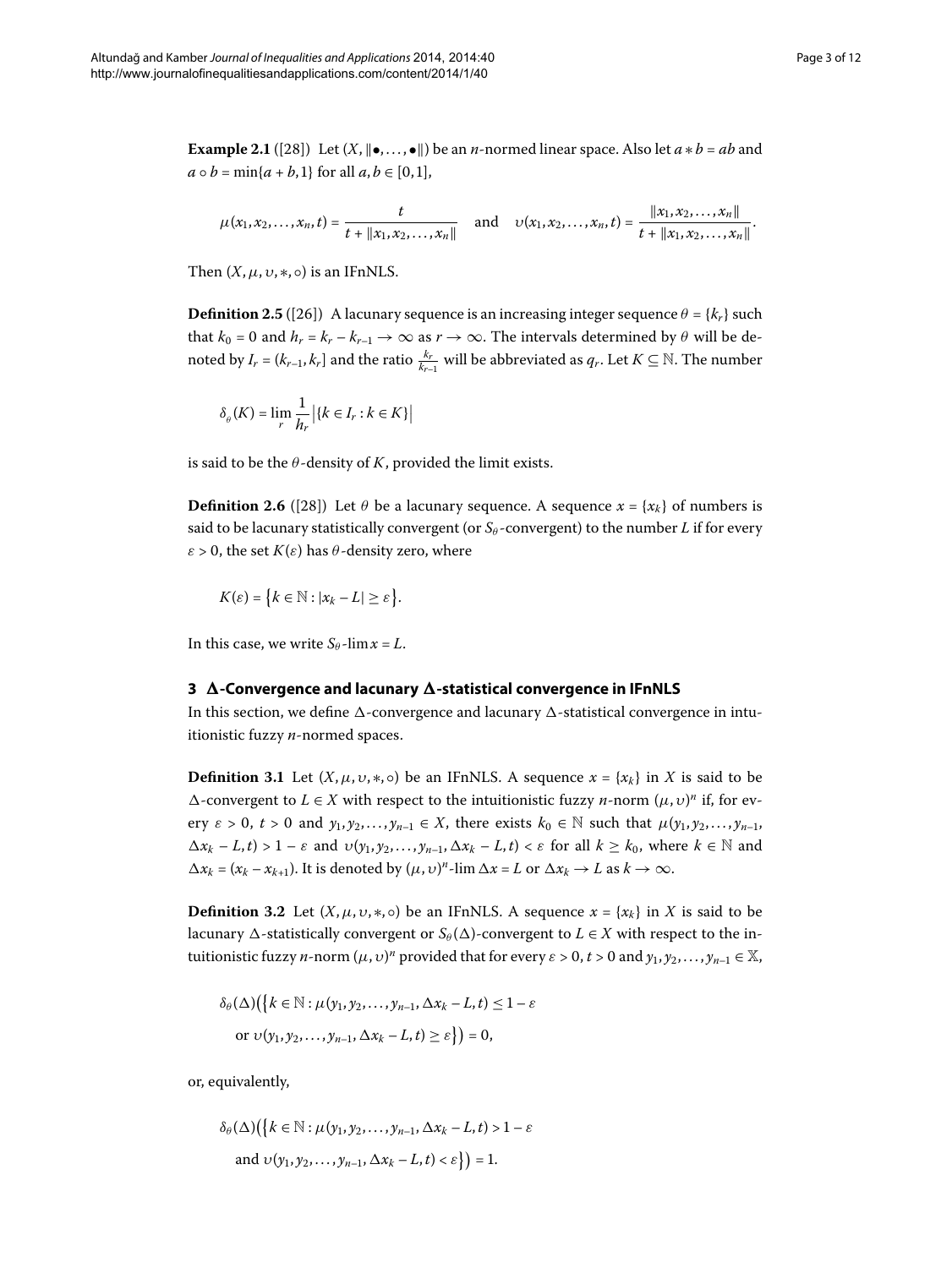It is denoted by  $S_{\theta}^{(\mu,\nu)^n}(\Delta)$ -lim $x = L$  or  $x_k \to L(S_{\theta}(\Delta))$ [.](#page-2-0) Using Definition 3.2 and properties of the  $\theta$ -density, we can easily obtain the following lemma.

**Lemma 3.1** Let  $(X, \mu, \nu, \ast, \circ)$  be an IFnNLS and  $\theta$  be a lacunary sequence. Then, for every  $\varepsilon > 0$ ,  $t > 0$  and  $y_1, y_2, \ldots, y_{n-1} \in \mathbb{X}$ , the following statements are equivalent:

- (i)  $S_\theta^{(\mu,\nu)^n}(\Delta)$ -lim $x = L$ ,
- (ii)  $\delta_{\theta}(\Delta)(\{k \in \mathbb{N} : \mu(y_1, y_2, \dots, y_{n-1}, \Delta x_k L, t) \leq 1 \varepsilon\}) =$  $\delta_{\theta}(\Delta)(\{k \in \mathbb{N}: v(y_1, y_2, \ldots, y_{n-1}, \Delta x_k - L, t) \geq \varepsilon\}) = 0,$
- (iii)  $\delta_{\theta}(\Delta)(\{k \in \mathbb{N} : \mu(y_1, y_2, \dots, y_{n-1}, \Delta x_k L, t) > 1 \varepsilon \text{ and } \upsilon(y_1, y_2, \dots, y_{n-1}, \Delta x_k L, t) <$  $\{\varepsilon\}\big)=1$ ,
- $(iv)$   $\delta_{\theta}(\Delta)(\{k \in \mathbb{N} : \mu(y_1, y_2, \dots, y_{n-1}, \Delta x_k L, t) > 1 \varepsilon\}) =$  $\delta_{\theta}(\Delta)(\{k \in \mathbb{N} : v(y_1, y_2, \ldots, y_{n-1}, \Delta x_k - L, t) < \varepsilon\}) = 1,$
- (v)  $S_{\theta}$ - $\lim \mu(y_1, y_2, \dots, y_{n-1}, \Delta x_k L, t) = 1$  and  $S_{\theta}$ - $\lim v(y_1, y_2, \dots, y_{n-1}, \Delta x_k L, t) = 0$ .

<span id="page-3-0"></span>Proceeding exactly in a similar way as in [36], the following theorem can be proved.

**Theorem 3.1** Let  $(X, \mu, \nu, \ast, \circ)$  be an IFnNLS and  $\theta$  be a lacunary sequence. If a sequence  $x = \{x_k\}$  *in X is lacunary*  $\Delta$ -statistically convergent or  $S_\theta(\Delta)$ -convergent to  $L \in X$  with re- ${\rm spec} t$  to the intuitionistic fuzzy n-norm  $(\mu,\upsilon)^n$ ,  $S_\theta{}^{(\mu,\upsilon)^n}$ ( $\Delta$ )-lim $x$  is unique.

**Theorem 3.2** *Let*  $(X, \mu, \nu, \ast, \circ)$  *be an IFnNLS and*  $\theta$  *be a lacunary sequence. If*  $(\mu, \nu)^n$ - $\lim \Delta x = L$ , *then*  $S_\theta^{(\mu,\nu)^n}(\Delta)$ - $\lim x = L$ .

*Proof* Let  $(\mu, \nu)^n$ -lim  $\Delta x = L$ . Then, for every  $\varepsilon > 0$ ,  $t > 0$  and  $y_1, y_2, \ldots, y_{n-1} \in \mathbb{X}$ , there exists  $k_0 \in \mathbb{N}$  such that  $\mu(y_1, y_2, \dots, y_{n-1}, \Delta x_k - L, t) > 1 - \varepsilon$  and  $\nu(y_1, y_2, \dots, y_{n-1}, \Delta x_k - L, t) < \varepsilon$ for all  $k \geq k_0$ . Hence the set

$$
\{k \in \mathbb{N} : \mu(y_1, y_2, \dots, y_{n-1}, \Delta x_k - L, t) \leq 1 - \varepsilon
$$
  
or  $v(y_1, y_2, \dots, y_{n-1}, \Delta x_k - L, t) \geq \varepsilon\}$ 

has a finite number of terms. Since every finite subset of N has lacunary density zero,

$$
\delta_{\theta}(\Delta)\Big(\big\{k\in\mathbb{N}:\mu(y_1,y_2,\ldots,y_{n-1},\Delta x_k-L,t)\leq 1-\varepsilon
$$
  
or  $v(y_1,y_2,\ldots,y_{n-1},\Delta x_k-L,t)\geq \varepsilon\big\}\Big)=0,$ 

that is,  $S_\theta^{(\mu,\nu)^n}(\Delta)$ -lim $x = L$ .

It follows from the following example that the converse of Theorem 3[.](#page-3-0)2 is not true in general.

**Example 3.1** Consider  $X = \mathbb{R}^n$  with

$$
\|x_1, x_2, \ldots, x_n\| = abs \left( \begin{vmatrix} x_{11} & \cdots & x_{1n} \\ \vdots & \ddots & \vdots \\ x_{n1} & \cdots & x_{nn} \end{vmatrix} \right),
$$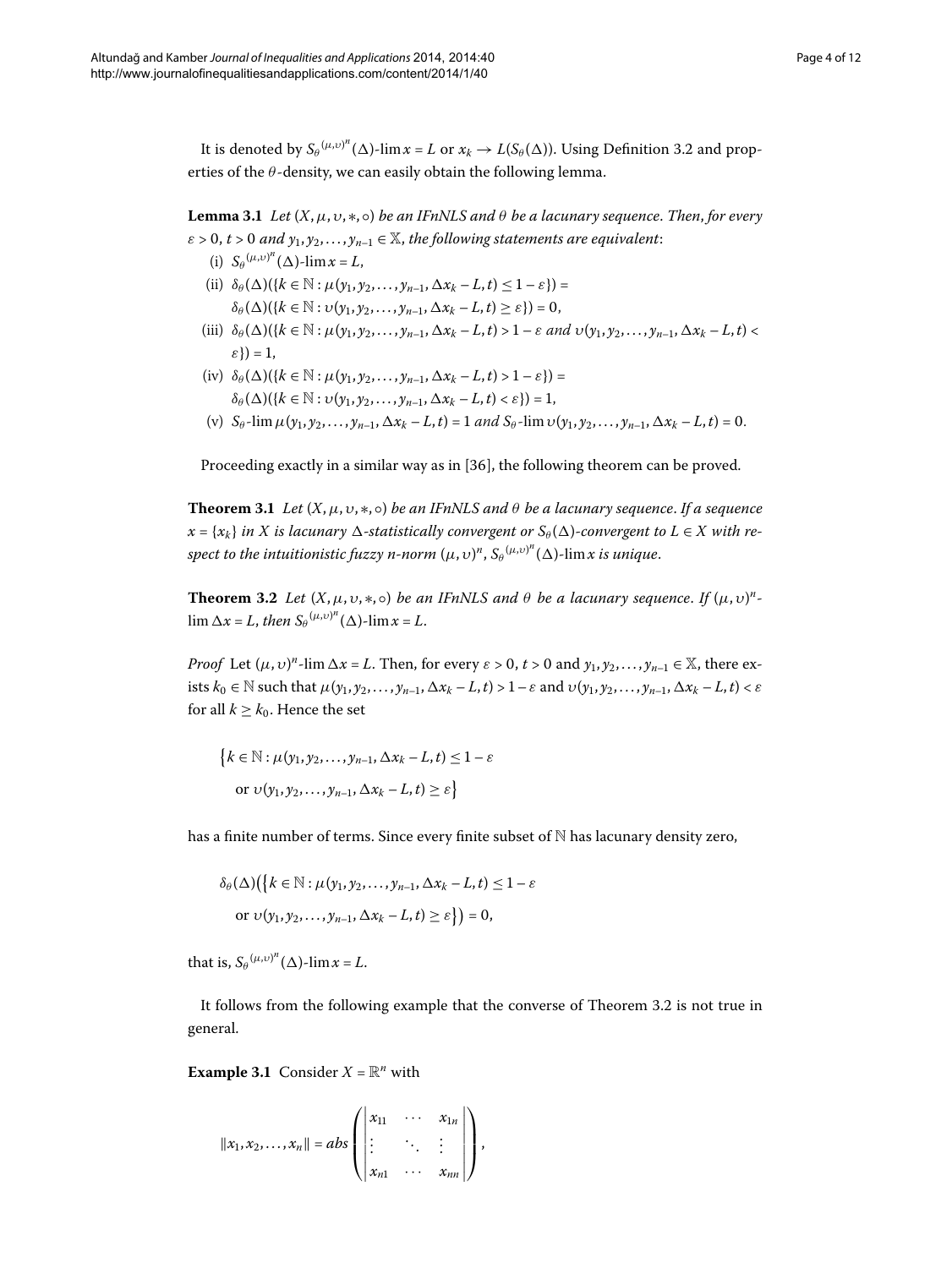where  $x_i = (x_{i1}, x_{i2}, \dots, x_{in}) \in \mathbb{R}^n$  for each  $i = 1, 2, \dots, n$ , and let  $a * b = ab$ ,  $a \circ b = \min\{a + b, 1\}$ for all  $a, b \in [0, 1]$ . Now, for all  $y_1, y_2, ..., y_{n-1}, x \in \mathbb{R}^n$  and  $t > 0$ ,  $\mu(y_1, y_2, ..., y_{n-1}, x, t) =$  $\frac{t}{t+||y_1,y_2,...,y_{n-1},x||}$  and  $\upsilon(y_1,y_2,...,y_{n-1},x,t) = \frac{||y_1,y_2,...,y_{n-1},x||}{t+||y_1,y_2,...,y_{n-1},x||}$ . Then  $(\mathbb{R}^n,\mu,\upsilon,*,\circ)$  is an IFnNLS. Let  $I_r$  and  $h_r$  be as defined in Definition 2.5. Define a sequence  $x = \{x_k\}$  whose terms are given by

$$
x_k = \begin{cases} \left(\frac{(n - \lfloor \sqrt{h_r} \rfloor + 1)(-n + \lfloor \sqrt{h_r} \rfloor)}{2}, 0, \ldots, 0\right) \in \mathbb{R}^n & \text{if } 1 \leq k \leq n - \lfloor \sqrt{h_r} \rfloor, \\ \left(-\frac{1}{2}k^2 + \frac{1}{2}k, 0, \ldots, 0\right) \in \mathbb{R}^n & \text{if } n - \lfloor \sqrt{h_r} \rfloor + 1 \leq k \leq n, \\ \left(-\frac{1}{2}n^2 - \frac{1}{2}n, 0, \ldots, 0\right) \in \mathbb{R}^n & \text{if } k > n \end{cases}
$$

such that

$$
\Delta x_k = \begin{cases} (k, 0, \dots, 0) \in \mathbb{N} & \text{if } n - [\sqrt{h_r}] + 1 \leq k \leq n, \\ (0, 0, \dots, 0) \in \mathbb{N} & \text{otherwise.} \end{cases}
$$

For every  $0 < \varepsilon < 1$  and for any  $y_1, y_2, \ldots, y_{n-1} \in X$ ,  $t > 0$ , let

$$
K(\varepsilon, t) = \{k \in I_r : \mu(y_1, y_2, \dots, y_{n-1}, \Delta x_k - L, t) \le 1 - \varepsilon
$$
  
or  $v(y_1, y_2, \dots, y_{n-1}, \Delta x_k - L, t) \ge \varepsilon\}.$ 

Now,

$$
K(\varepsilon, t) = \left\{ k \in I_r : ||y_1, y_2, \dots, y_{n-1}, \Delta x_k|| \geq \frac{\varepsilon t}{1 - \varepsilon} > 0 \right\}
$$
  

$$
\subseteq \left\{ k \in I_r : \Delta x_k = (k, 0, \dots, 0) \in \mathbb{R}^n \right\}.
$$

Thus we have  $\frac{1}{h_r} |\{k \in I_r : k \in K(\varepsilon, t)\}| \leq \frac{[\sqrt{h_r}]}{h_r} \to 0$  as  $r \to \infty$ . Hence  $S_\theta^{(\mu, v)^n}(\Delta)$ -lim $x = 0$ .

On the other hand,  $x = \{x_k\}$  in  $X$  is not  $\Delta$ -convergent to 0 with respect to the intuitionistic fuzzy *n*-norm since

$$
\mu(y_1, y_2, \dots, y_{n-1}, \Delta x_k, t) = \frac{t}{t + \|y_1, y_2, \dots, y_{n-1}, \Delta x_k\|}
$$
  
= 
$$
\begin{cases} \frac{t}{t + \|y_1, y_2, \dots, y_{n-1}, \Delta x_k\|} & \text{if } n - [\sqrt{h_r}] + 1 \le k \le n, \\ 1, & \text{otherwise,} \end{cases}
$$
  
 $\le 1$ 

and

$$
v(y_1, y_2,..., y_{n-1}, \Delta x_k, t) = \frac{\|y_1, y_2,..., y_{n-1}, \Delta x_k\|}{t + \|y_1, y_2,..., y_{n-1}, \Delta x_k\|} \\
= \begin{cases} \frac{\|y_1, y_2,..., y_{n-1}, \Delta x_k\|}{t + \|y_1, y_2,..., y_{n-1}, \Delta x_k\|} & \text{if } n - [\sqrt{h_r}] + 1 \le k \le n, \\ 0, & \text{otherwise} \end{cases}
$$
  
\n
$$
\ge 0.
$$

This completes the proof of the theorem.  $\hfill \square$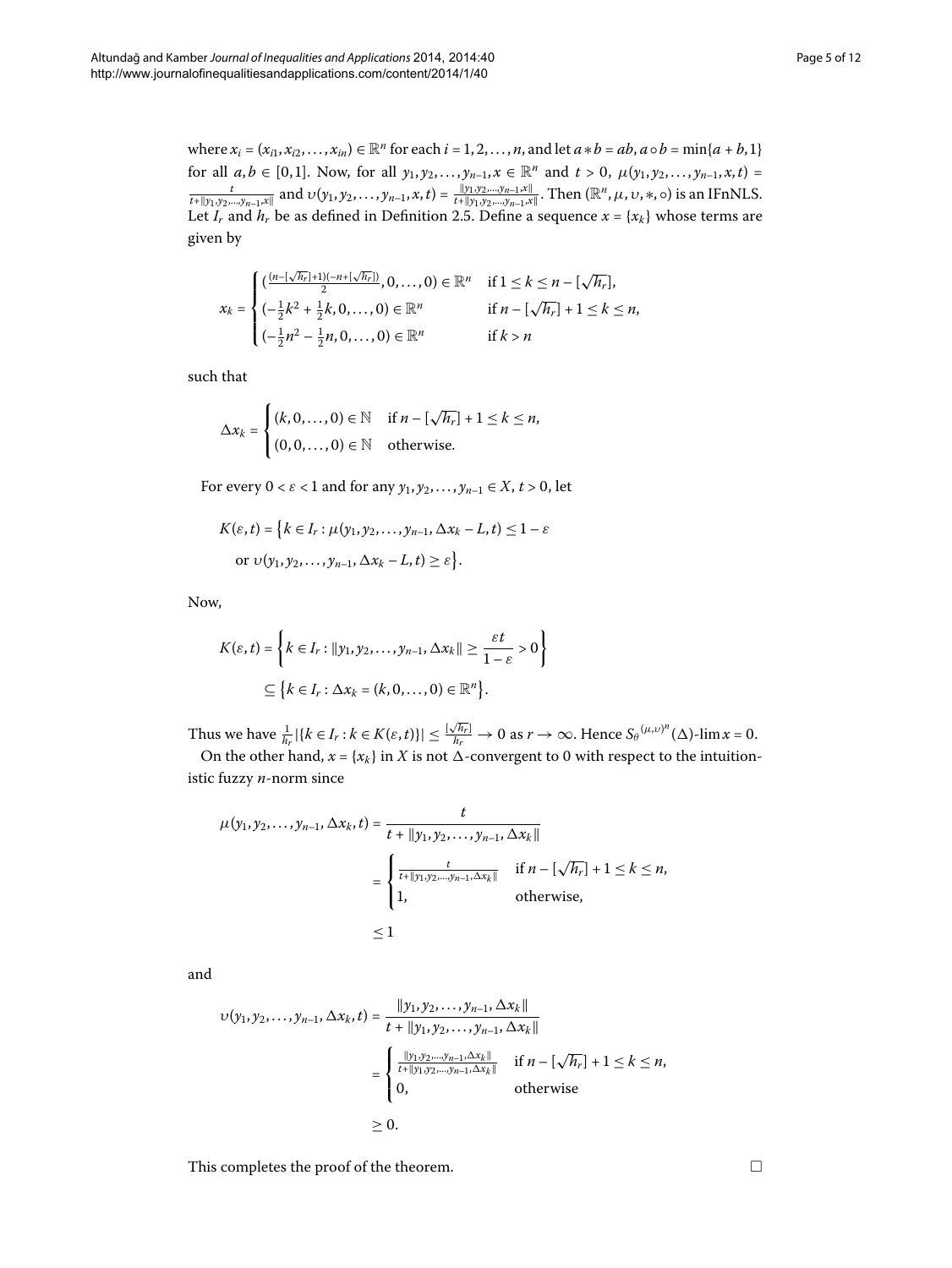<span id="page-5-2"></span>**Theorem 3.3** Let  $(X, \mu, \nu, *, \circ)$  be an IFnNLS. Then  $S_\theta^{(\mu, \nu)^n}(\Delta)$ -lim $x = L$  if and only if there  $e$ xists an increasing sequence  $K = \{k_n\}$  of the natural numbers such that  $\delta_\theta(\Delta)(K) = 1$  and  $(\mu, \nu)^n$ - $\lim_{k \in K} \Delta x_k = L$ .

*Proof* Necessity. Suppose that  $S_\theta^{(\mu,\nu)^n}(\Delta)$ -lim $x = L$ . Then, for every  $y_1, y_2, \ldots, y_{n-1} \in \mathbb{X}$ ,  $t > 0$  and  $j = 1, 2, \ldots$ ,

<span id="page-5-0"></span>
$$
K(j, t) = \left\{ k \in \mathbb{N} : \mu(y_1, y_2, \dots, y_{n-1}, \Delta x_k - L, t) > 1 - \frac{1}{j} \right\}
$$
  
and  $\nu(y_1, y_2, \dots, y_{n-1}, \Delta x_k - L, t) < \frac{1}{j} \right\}$  and  

$$
M(j, t) = \left\{ k \in \mathbb{N} : \mu(y_1, y_2, \dots, y_{n-1}, \Delta x_k - L, t) \le 1 - \frac{1}{j} \right\}
$$
  
or  $\nu(y_1, y_2, \dots, y_{n-1}, \Delta x_k - L, t) \ge \frac{1}{j} \right\}.$ 

Then  $\delta_{\theta}(\Delta)(M(j,t)) = 0$  since

<span id="page-5-1"></span>
$$
K(j,t) \supset K(j+1,t) \tag{3.1}
$$

and

$$
\delta_{\theta}(\Delta)(K(j,t)) = 1 \tag{3.2}
$$

for  $t > 0$  and  $j = 1, 2, \ldots$ . Now we have to show that for  $k \in K(j, t)$  suppose that for some  $k \in K(j,t)$ ,  $x = \{x_k\}$  not  $\Delta$ -convergent to *L* with respect to the intuitionistic fuzzy *n*-norm  $(\mu, \nu)^n$ . Therefore there is  $\alpha > 0$  and a positive integer  $k_0$  such that  $\mu(y_1, y_2, \ldots, y_{n-1}, \Delta x_k - L, t) \leq 1 - \alpha$  or  $\upsilon(y_1, y_2, \ldots, y_{n-1}, \Delta x_k - L, t) \geq \alpha$  for all  $k \geq k_0$ . Let  $\alpha > \frac{1}{j}$  and

$$
K(\alpha, t) = \left\{ k \in \mathbb{N} : \mu(y_1, y_2, \dots, y_{n-1}, \Delta x_k - L, t) > 1 - \alpha \right\}
$$
  
and  $\upsilon(y_1, y_2, \dots, y_{n-1}, \Delta x_k - L, t) < \alpha \right\}.$ 

Then  $\delta_{\theta}(\Delta)(K(\alpha, t)) = 0$ . Since  $\alpha > \frac{1}{j}$ , by (3.1) we have  $\delta_{\theta}(\Delta)(K(j, t)) = 0$ , which contradicts by equation  $(3.2)$  $(3.2)$  $(3.2)$ .

Sufficiency. Suppose that there exists an increasing sequence  $K = \{k_n\}$  of the natural numbers such that  $\delta_\theta(\Delta)(K) = 1$  and  $(\mu, \nu)^n$ -lim<sub>*k*∈*K*</sub>  $\Delta x_k = L$ , *i.e.*, for every  $y_1, y_2, ..., y_{n-1} \in$  $\mathbb{X}, \varepsilon > 0$  and  $t > 0$ , there exists  $n_0 \in \mathbb{N}$  such that  $\mu(y_1, y_2, \ldots, y_{n-1}, \Delta x_k - L, t) > 1 - \varepsilon$  and  $\nu(y_1, y_2, \ldots, y_{n-1}, \Delta x_k - L, t) < \varepsilon$ .

Let

$$
M(\varepsilon, t) := \{ k \in \mathbb{N} : \mu(y_1, y_2, \dots, y_{n-1}, \Delta x_k - L, t) \le 1 - \varepsilon
$$
  
or  $v(y_1, y_2, \dots, y_{n-1}, \Delta x_k - L, t) \ge \varepsilon \}$   

$$
\subseteq -\{k_{n_0+1}, k_{n_0+2}, \dots\}
$$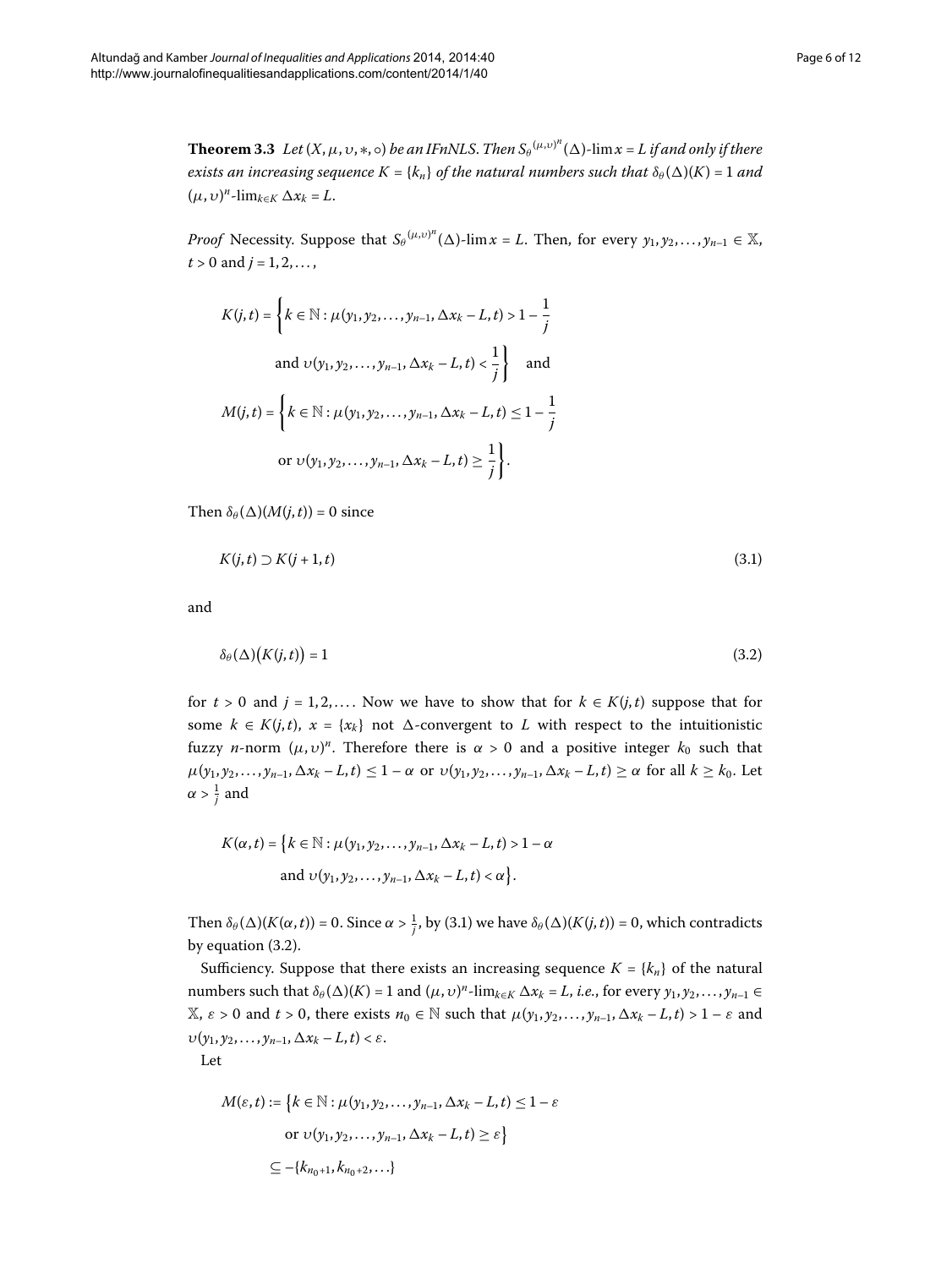and consequently  $\delta_{\theta}(\Delta)(M(\varepsilon, t)) \leq 1 - 1 = 0$ . Hence  $S_{\theta}^{(\mu, \nu)^{n}}(\Delta)$ -lim $x = L$ . This completes proof of the theorem.  $\Box$ 

**Theorem 3.4** Let  $(X, \mu, \nu, *, \circ)$  be an IFnNLS. Then  $S_\theta^{(\mu, \nu)^n}(\Delta)$ -lim $x = L$  if and only if there exist a convergent sequence  $y = \{y_k\}$  and a lacunary  $\Delta$ -statistically null sequence  $z = \{z_k\}$ *with respect to the intuitionistic fuzzy n-norm*  $(\mu, \nu)^n$  *such that*  $(\mu, \nu)^n$ -lim $y = L$ ,  $\Delta x =$  $y + \Delta z$  and  $\delta_{\theta}(\Delta)(\{k \in \mathbb{N} : \Delta z_k = 0\}) = 1.$ 

*Proof* Necessity. Suppose that  $S_\theta^{(\mu,\nu)^\prime}(\Delta)$ -lim $x$  = *L* and

$$
K(j,t) = \left\{ k \in \mathbb{N} : \mu(y_1, y_2, \dots, y_{n-1}, \Delta x_k - L, t) > 1 - \frac{1}{j} \right\}
$$
  
and  $\nu(y_1, y_2, \dots, y_{n-1}, \Delta x_k - L, t) < \frac{1}{j} \left\}$ .

Using Theorem 3[.](#page-5-2)3 for any  $y_1, y_2,..., y_{n-1} \in X$ ,  $t > 0$  and  $j \in \mathbb{N}$ , we can construct an increasing index sequence  $\{r_j\}$  of the natural numbers such that  $r_j \in K(j, t)$ ,  $\delta_\theta(\Delta)(K(j, t)) = 1$ , and so we can conclude that for all  $r > r_j$  ( $j \in \mathbb{N}$ ),

$$
\frac{1}{h_r} \left| \left\{ k \in I_r : \mu(y_1, y_2, \dots, y_{n-1}, \Delta x_k - L, t) > 1 - \frac{1}{j} \right\} \right|
$$
\n
$$
\text{and } \upsilon(y_1, y_2, \dots, y_{n-1}, \Delta x_k - L, t) < \frac{1}{j} \right\} \left| \frac{j-1}{j} \right|.
$$

We define  $y = \{y_k\}$  and  $z = \{z_k\}$  as follows. If  $1 < k < r_1$ , we set  $y_k = \Delta x_k$  and  $z_k = 0$ . Now  $\sup$  suppose that  $j \ge 1$  and  $r_j < k \le r_{j+1}$ . If  $k \in K(j, t)$ , *i.e.*,  $\mu(y_1, y_2, \ldots, y_{n-1}, \Delta x_k - L, t) > 1 - \frac{1}{j}$ and  $v(y_1, y_2, \ldots, y_{n-1}, \Delta x_k - L, t) < \frac{1}{j}$ , we set  $y_k = \Delta x_k$  and  $\Delta z_k = 0$ . Otherwise  $y_k = L$  and  $\Delta z_k = \Delta x_k - L$ . Hence it is clear that  $\Delta x = y + \Delta z$ .

We claim that  $(\mu, \nu)^n$ -lim $y = L$ . Let  $\varepsilon > \frac{1}{j}$ . If  $k \in K(j, t)$  for all  $k > r_j$ ,  $\mu(y_1, y_2, \ldots, y_{n-1},$  $y_k - L$ ,  $t$ ) > 1 –  $\varepsilon$  and  $v(y_1, y_2, \ldots, y_{n-1}, y_k - L$ ,  $t$ ) <  $\varepsilon$ . Since  $\varepsilon$  was arbitrary, we have proved the claim.

Next we claim that  $z = \{z_k\}$  is a lacunary  $\Delta$ -statistically null sequence with respect to the intuitionistic fuzzy *n*-norm  $(\mu, \nu)^n$ , *i.e.*,  $S_\theta {}^{(\mu, \nu)^n}(\Delta)$ -lim $z=0$ . It suffices to see that  $\delta_{\theta}(\Delta)(\{k \in \mathbb{N} : \Delta z_k = 0\}) = 1$  to prove the claim. This follows from observing that

$$
\begin{aligned} \left| \{ k \in I_r : \Delta z_k = 0 \} \right| \\ &\leq \left| \{ k \in I_r : \mu(y_1, y_2, \dots, y_{n-1}, \Delta z_k, t) > 1 - \varepsilon \text{ and } \upsilon(y_1, y_2, \dots, y_{n-1}, \Delta z_k, t) < \varepsilon \} \right| \end{aligned}
$$

for any  $r \in \mathbb{N}$  and  $\varepsilon > 0$ .

We show that if  $\delta > 0$  and  $j \in \mathbb{N}$  such that  $\frac{1}{j} < \delta$ , then

$$
\frac{1}{h_r}\left|\{k\in I_r: \Delta z_k=0\}\right|>1-\delta
$$

for all *r* > *r<sub>j</sub>*. Recall from the construction that if  $k \in K(j,t)$ , then  $\Delta z_k = 0$  for  $r_j < k \leq r_{j+1}$ .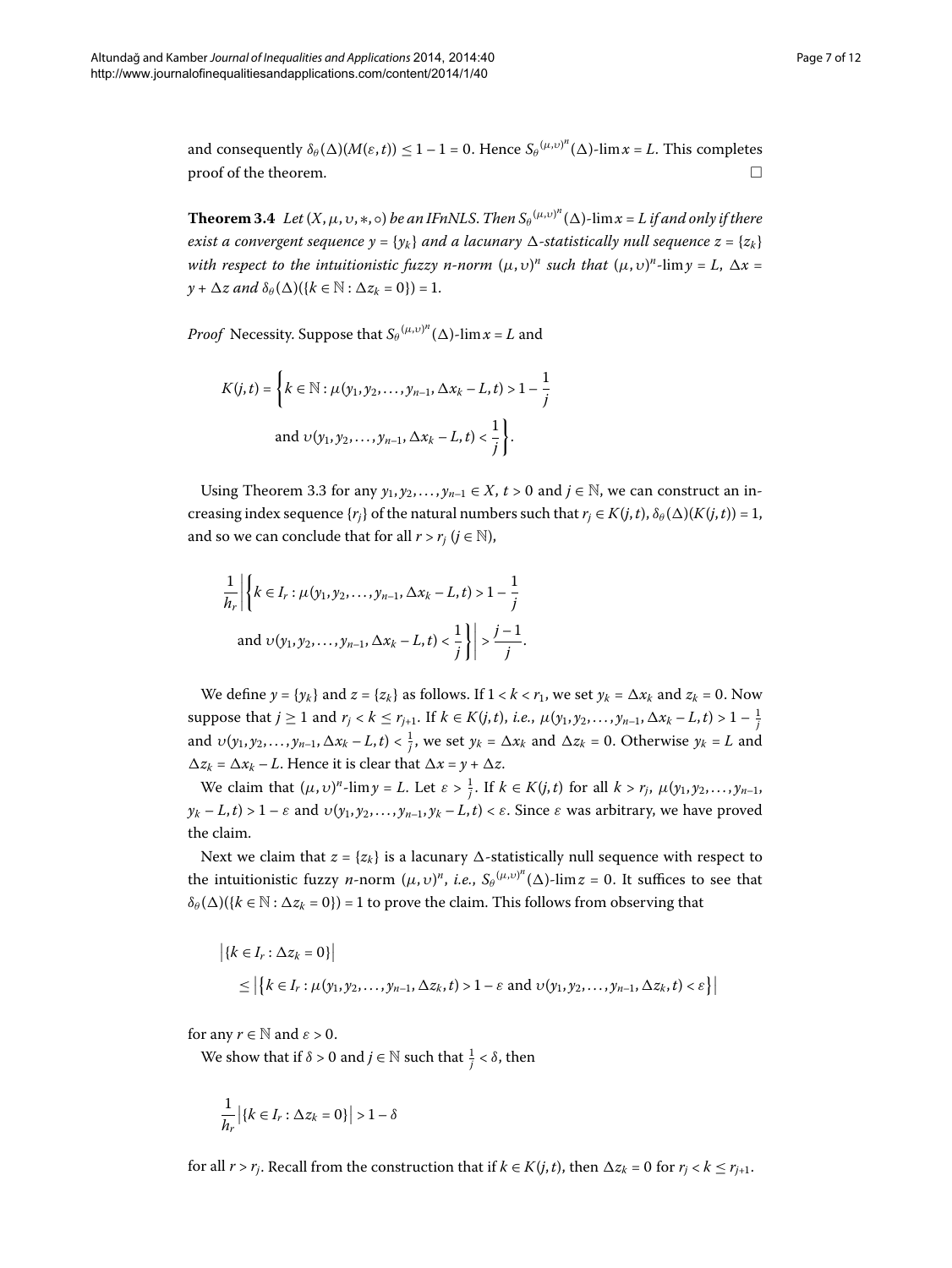Now, for *t* > 0 and *s*  $\in$  N, let

$$
K(s,t) = \left\{ k \in \mathbb{N} : \mu(y_1, y_2, \dots, y_{n-1}, \Delta x_k - L, t) > 1 - \frac{1}{s} \right\}
$$
  
and  $\nu(y_1, y_2, \dots, y_{n-1}, \Delta x_k - L, t) < \frac{1}{s} \right\}.$ 

For  $s > j$  and  $r_s < k \leq r_{s+1}$  by (3.2),

$$
K(s,t) = \left\{ k \in \mathbb{N} : \mu(y_1, y_2, \dots, y_{n-1}, \Delta x_k - L, t) > 1 - \frac{1}{s} \right\}
$$
  
and  $\nu(y_1, y_2, \dots, y_{n-1}, \Delta x_k - L, t) < \frac{1}{s} \right\}$   
 $\subset \{ k \in \mathbb{N} : \Delta z_k = 0 \}.$ 

Consequently, if  $r_s < k \leq r_{s+1}$  and  $s > j$ , then

$$
\frac{1}{h_r} \left| \{ k \in I_r : \Delta z_k = 0 \} \right|
$$
\n
$$
\geq \frac{1}{h_r} \left| \left\{ k \in I_r : \mu(y_1, y_2, \dots, y_{n-1}, \Delta x_k - L, t) > 1 - \frac{1}{s} \right\} \right|
$$
\nand  $v(y_1, y_2, \dots, y_{n-1}, \Delta x_k - L, t) < \frac{1}{s} \} \left| \sum_{j=1}^{n} \sum_{j=1}^{n} \Delta x_j \right|$ 

Hence we get  $\delta_{\theta}(\Delta)(\{k \in \mathbb{N} : \Delta z_k = 0\}) = 1$ , which establishes the claim.

Sufficiency. Let *x*, *y* and *z* be sequences such that  $(\mu, \nu)^n$ -lim $y = L$ ,  $\Delta x = y + \Delta z$  and  $\delta_{\theta}(\Delta)(\{k \in \mathbb{N} : \Delta z_k = 0\}) = 1$ . Then, for any  $y_1, y_2, \ldots, y_{n-1} \in X$ ,  $\varepsilon > 0$  and  $t > 0$ , we have

$$
\{k \in \mathbb{N} : \mu(y_1, y_2, \dots, y_{n-1}, \Delta x_k - L, t) \le 1 - \varepsilon \text{ or } \nu(y_1, y_2, \dots, y_{n-1}, \Delta x_k - L, t) \ge \varepsilon\}
$$
  

$$
\subseteq \{k \in \mathbb{N} : \mu(y_1, y_2, \dots, y_{n-1}, y_k - L, t) \le 1 - \varepsilon \text{ or } \nu(y_1, y_2, \dots, y_{n-1}, y_k - L, t) \ge \varepsilon\}
$$
  

$$
\cup \{k \in \mathbb{N} : \Delta z_k \ne 0\}.
$$

Therefore

$$
\delta_{\theta}(\Delta) (\{k \in \mathbb{N} : \mu(y_1, y_2, \dots, y_{n-1}, \Delta x_k - L, t) \le 1 - \varepsilon
$$
  
or  $v(y_1, y_2, \dots, y_{n-1}, \Delta x_k - L, t) \ge \varepsilon \})$   

$$
\le \delta_{\theta} (\{k \in \mathbb{N} : \mu(y_1, y_2, \dots, y_{n-1}, y_k - L, t) \le 1 - \varepsilon \text{ or } v(y_1, y_2, \dots, y_{n-1}, y_k - L, t) \ge \varepsilon \})
$$
  
+  $\delta_{\theta}(\Delta) (\{k \in \mathbb{N} : \Delta z_k \ne 0\}).$ 

Since  $(\mu, \nu)^n$ -lim  $y = L$ , the set

$$
\big\{k\in\mathbb{N}:\mu(y_1,y_2,\ldots,y_{n-1},y_k-L,t)\leq 1-\varepsilon\text{ or } \upsilon(y_1,y_2,\ldots,y_{n-1},y_k-L,t)\geq \varepsilon\big\}
$$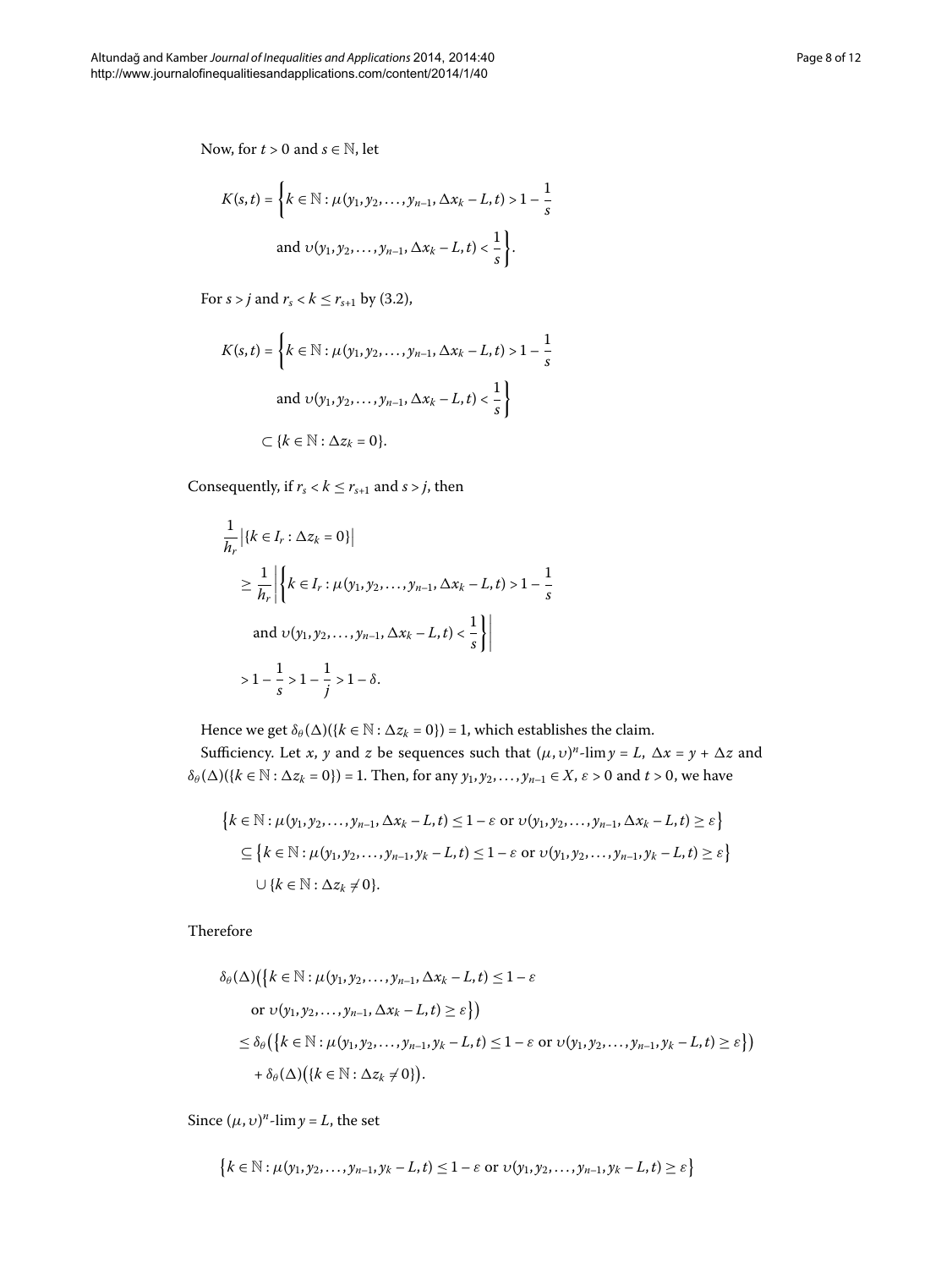contains at most finitely many terms and thus

$$
\delta_{\theta}\big(\big\{k\in\mathbb{N}:\mu(y_1,y_2,\ldots,y_{n-1},y_k-L,t)\leq 1-\varepsilon \text{ or } \upsilon(y_1,y_2,\ldots,y_{n-1},y_k-L,t)\geq \varepsilon\big\}\big).
$$

Also by hypothesis,  $\delta_{\theta}(\Delta)(\{k \in \mathbb{N} : \Delta z_k \neq 0\})$ . Hence,

$$
\delta_{\theta}(\Delta) (\{k \in \mathbb{N} : \mu(y_1, y_2, \dots, y_{n-1}, \Delta x_k - L, t) \leq 1 - \varepsilon
$$
  
or  $v(y_1, y_2, \dots, y_{n-1}, \Delta x_k - L, t) \geq \varepsilon \}) = 0,$ 

and consequently  $S_\theta^{(\mu,\nu)^n}(\Delta)$ -lim $x = L$ .

# $\blacktriangle$   $\blacktriangle$ -Cauchy and lacunary  $\blacktriangle$ -statistically Cauchy sequences in IFnNLS

In this section, we introduce the notion of Cauchy sequences and lacunary statistically Cauchy sequences in IFnNLS.

**Definition 4.1** Let  $(X, \mu, \nu, \ast, \circ)$  be an IFnNLS. A sequence  $x = \{x_k\}$  in *X* is said to be  $Δ$ -Cauchy with respect to the intuitionistic fuzzy *n*-norm ( $μ$ ,*υ*)<sup>*n*</sup> if, for every  $ε > 0$ ,  $t > 0$ and  $y_1, y_2, \ldots, y_{n-1} \in \mathbb{X}$ , there exists  $k_0 \in \mathbb{N}$  such that  $\mu(y_1, y_2, \ldots, y_{n-1}, \Delta x_k - \Delta x_m, t) > 1 - \varepsilon$ and  $\nu(y_1, y_2, \ldots, y_{n-1}, \Delta x_k - \Delta x_m, t) < \varepsilon$  for all  $k, m \geq k_0$ .

**Definition 4.2** Let  $(X, \mu, \nu, *, \circ)$  be an IFNNLS. A sequence  $x = \{x_k\}$  in *X* is said to be lacunary Δ-statistically Cauchy or S*θ* (Δ)-Cauchy with respect to the intuitionistic fuzzy *n*-norm  $(\mu, \nu)^n$  if, for every  $\varepsilon > 0$ ,  $t > 0$  and  $y_1, y_2, \ldots, y_{n-1} \in \mathbb{X}$ , there exists a number  $m \in \mathbb{N}$ satisfying

$$
\delta_{\theta}(\Delta)\big(\big\{k\in\mathbb{N}:\mu(y_1,y_2,\ldots,y_{n-1},\Delta x_k-\Delta x_m,t)\leq 1-\varepsilon
$$
  
or  $v(y_1,y_2,\ldots,y_{n-1},\Delta x_k-\Delta x_m,t)\geq \varepsilon\big\}\big)=0.$ 

**Theorem 4.1** Let  $(X, \mu, \nu, *, \circ)$  be an IFnNLS. If a sequence  $x = \{x_k\}$  in X is lacunary  $\Delta$ *statistically convergent with respect to the intuitionistic fuzzy n-norm* (*μ*, *υ*) *<sup>n</sup> if and only if*  $i$ t is lacunary  $\Delta$ -statistically Cauchy with respect to the intuitionistic fuzzy n-norm  $(\mu, \nu)^n$ .

*Proof* Let  $x = \{x_k\}$  be a lacunary  $\Delta$ -statistically convergent sequence which converges to *L*. For a given  $\varepsilon > 0$ , choose  $s > 0$  such that  $(1 - \varepsilon) * (1 - \varepsilon) > 1 - s$  and  $\varepsilon \circ \varepsilon < s$ . Let

<span id="page-8-0"></span>
$$
A(\varepsilon, t) = \left\{ k \in \mathbb{N} : \mu(y_1, y_2, \dots, y_{n-1}, \Delta x_k - L, t/2) \le 1 - \varepsilon
$$
  
or  $v(y_1, y_2, \dots, y_{n-1}, \Delta x_k - L, t/2) \ge \varepsilon \right\}.$ 

Then, for any  $t > 0$  and  $y_1, y_2, \ldots, y_{n-1} \in \mathbb{X}$ ,

$$
\delta_{\theta}(\Delta)(A(\varepsilon,t)) = 0, \tag{4.1}
$$

which implies that  $\delta_{\theta}(\Delta)(A^c(\varepsilon,t)) = 1$ . Let  $q \in A^c(\varepsilon, t)$ . Then

$$
\mu(y_1, y_2, \ldots, y_{n-1}, \Delta x_q - L, t/2) > 1 - \varepsilon
$$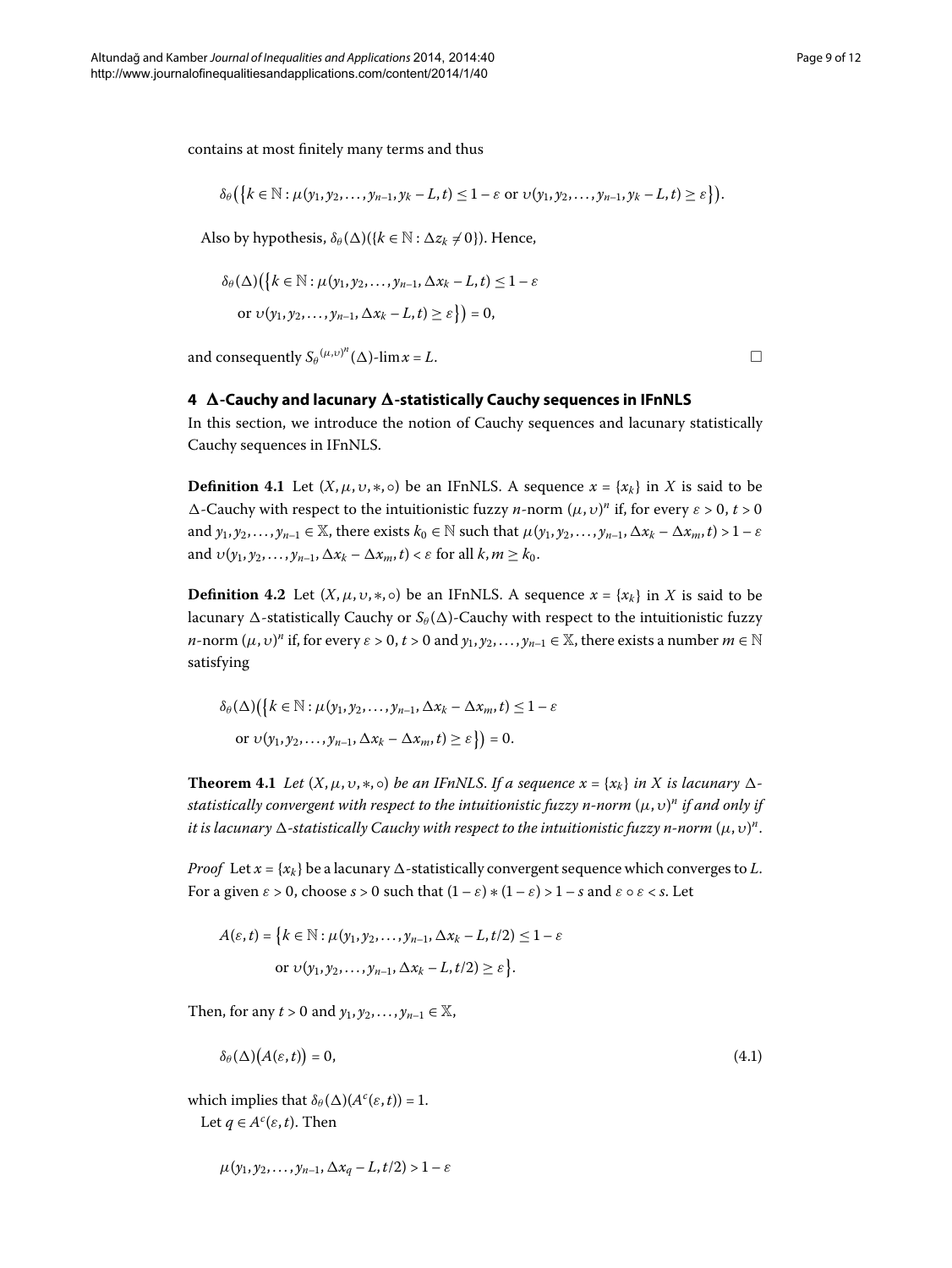and

$$
\upsilon(y_1,y_2,\ldots,y_{n-1},\Delta x_k-L,t/2)<\varepsilon.
$$

Now, let

$$
B(s,t) = \left\{ k \in \mathbb{N} : \mu(y_1, y_2, \dots, y_{n-1}, \Delta x_k - \Delta x_q, t) \le 1 - s
$$
  
or  $v(y_1, y_2, \dots, y_{n-1}, \Delta x_k - \Delta x_q, t) \ge s \right\}.$ 

We need to show that  $B(s,t) \subset A(\varepsilon,t)$ . Let  $k \in B(s,t) \cap A^c(\varepsilon,t)$ . Hence  $\mu(y_1, y_2, \ldots, y_{n-1},$  $\Delta x_k - \Delta x_q, t$ )  $\leq 1 - s$  and  $\mu(y_1, y_2, \ldots, y_{n-1}, \Delta x_k - L, t/2) > 1 - \varepsilon$ , in particular,  $\mu(y_1, y_2, \ldots, y_{n-1}, \Delta x_k - L, t/2) > 1 - \varepsilon$  $\ldots$ ,  $\mathcal{Y}_{n-1}$ ,  $\Delta x_q - L$ ,  $t/2$ ) >  $1 - \varepsilon$ . Then

$$
1-s \ge \mu(y_1, y_2, \dots, y_{n-1}, \Delta x_k - \Delta x_q, t)
$$
  
\n
$$
\ge \mu(y_1, y_2, \dots, y_{n-1}, \Delta x_k - L, t/2) * \mu(y_1, y_2, \dots, y_{n-1}, \Delta x_q - L, t/2)
$$
  
\n
$$
> (1-\varepsilon) * (1-\varepsilon) > 1-s,
$$

which is not possible. On the other hand,  $v(y_1, y_2, \ldots, y_{n-1}, \Delta x_k - \Delta x_q, t) \geq s$  and  $v(y_1, y_2, \ldots, y_n)$ ..., *y*<sub>*n*−1</sub>, ∆*x*<sub>*k*</sub> − *L*, *t*/2) < *ε*, in particular, *v*(*y*<sub>1</sub>, *y*<sub>2</sub>, ..., *y*<sub>*n*−1</sub>, ∆*x*<sub>*q*</sub> − *L*, *t*/2) < *ε*. Hence,

$$
s \leq \upsilon(y_1, y_2, \dots, y_{n-1}, \Delta x_k - \Delta x_q, t)
$$
  
\$\leq \upsilon(y\_1, y\_2, \dots, y\_{n-1}, \Delta x\_k - L, t/2) \circ \upsilon(y\_1, y\_2, \dots, y\_{n-1}, \Delta x\_q - L, t/2)\$  
\$< \varepsilon \circ \varepsilon < s\$,

which is not possible. Hence  $B(s,t) \subset A(\varepsilon,t)$  and by  $(4.1) \delta_\theta(\Delta)(B(\varepsilon,t)) = 0$ . This proves that *x* is lacunary  $\Delta$ -statistically Cauchy with respect to the intuitionistic fuzzy *n*-norm (*μ*, *υ*) *n*.

Conversely, let  $x = \{x_k\}$  be lacunary  $\Delta$ -statistically Cauchy but not lacunary  $\Delta$ -statistically convergent with respect to the intuitionistic fuzzy *n*-norm  $(\mu, \nu)^n$ . For a given  $\varepsilon > 0$ , choose  $s > 0$  such that  $(1 - \varepsilon) * (1 - \varepsilon) > 1 - s$  and  $\varepsilon \circ \varepsilon < s$ . Since  $x$  is not lacunary  $\Delta$ convergent

$$
\mu(y_1, y_2, \dots, y_{n-1}, \Delta x_k - \Delta x_m, t)
$$
\n
$$
\geq \mu(y_1, y_2, \dots, y_{n-1}, \Delta x_k - L, t/2) * \mu(y_1, y_2, \dots, y_{n-1}, \Delta x_q - L, t/2)
$$
\n
$$
> (1 - \varepsilon) * (1 - \varepsilon) > 1 - s,
$$
\n
$$
\upsilon(y_1, y_2, \dots, y_{n-1}, \Delta x_k - \Delta x_m, t)
$$
\n
$$
\leq \upsilon(y_1, y_2, \dots, y_{n-1}, \Delta x_k - L, t/2) \circ \upsilon(y_1, y_2, \dots, y_{n-1}, \Delta x_q - L, t/2)
$$
\n
$$
< \varepsilon \circ \varepsilon < s.
$$

Therefore  $\delta_{\theta}(\Delta)(E^c(s,t)) = 0$ , where

$$
B(s,t) = \left\{ k \in \mathbb{N} : \mu(y_1, y_2, \dots, y_{n-1}, \Delta x_k - \Delta x_q, t) \le 1 - s \right\}
$$
  
or  $v(y_1, y_2, \dots, y_{n-1}, \Delta x_k - \Delta x_q, t) \ge s \right\}$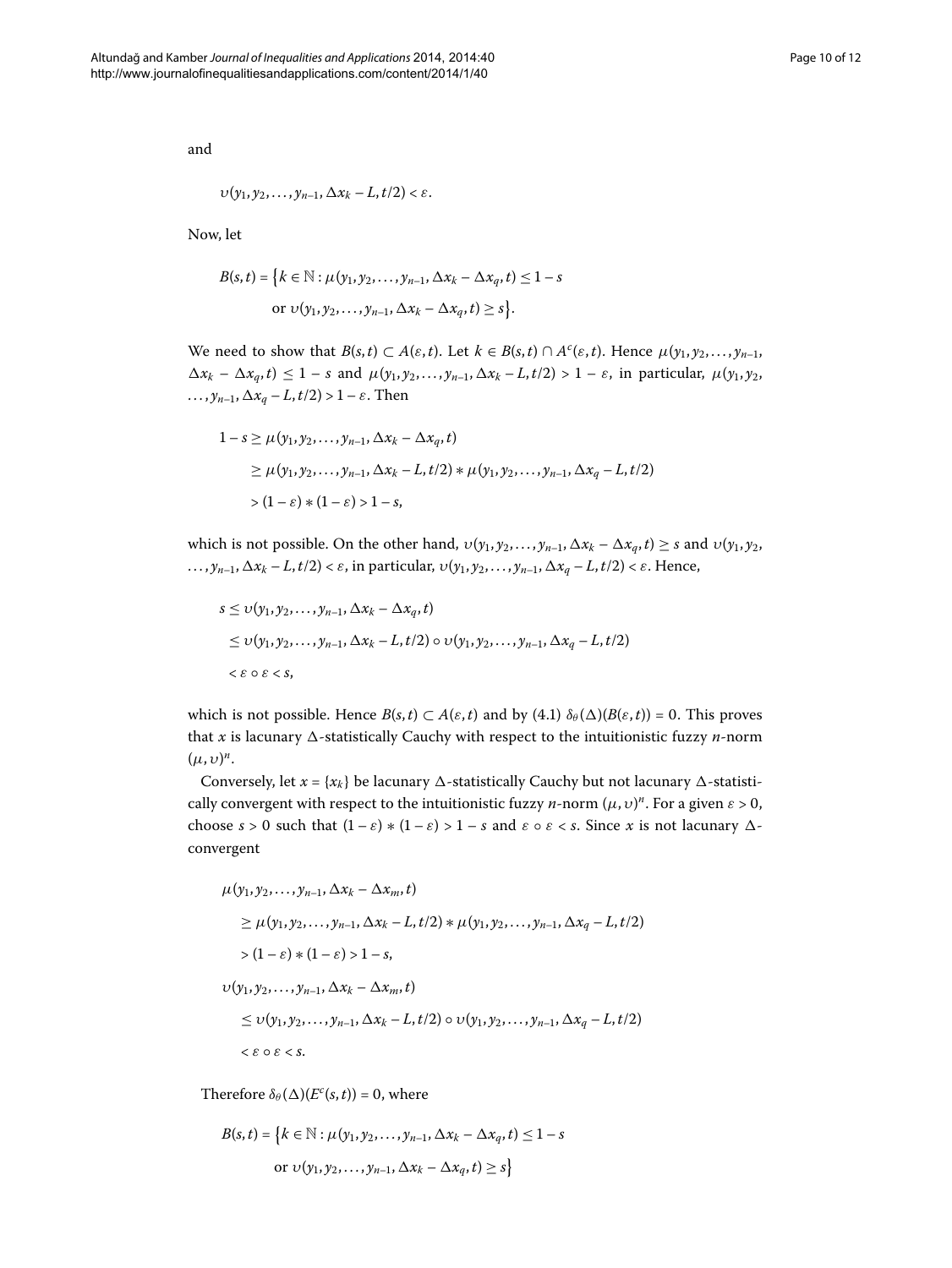and so  $\delta_{\theta}(\Delta)(E(s,t))$  = 1, which is a contradiction, since  $x$  was lacunary  $\Delta$ -statistically Cauchy with respect to the intuitionistic fuzzy *n*-norm (*μ*,*υ*) *<sup>n</sup>*. So, *x* must be lacunary  $\Delta$ -statistically convergent with respect to the intuitionistic fuzzy *n*-norm  $(\mu, \nu)^n$ .  $\Box$ 

**Corollary 4.1** Let  $(X, \mu, \nu, \ast, \circ)$  be an IFnNLS and  $\theta$  be a lacunary sequence. Then, for any *sequence*  $x = \{x_k\}$  *in*  $X$ *, the following conditions are equivalent:* 

- (i)  $x$  *is*  $S_\theta(\Delta)$ -convergent with respect to the intuitionistic fuzzy *n*-norm  $(\mu, \nu)^n$ .
- (ii) *x* is  $S_\theta(\Delta)$ -Cauchy with respect to the intuitionistic fuzzy *n*-norm  $(\mu, \nu)^n$ .
- (iii) *There exists an increasing sequence*  $K = \{k_n\}$  *of the natural numbers such that*  $\delta_{\theta}(\Delta)(K)$  = 1 and the subsequence { $x_{k_n}$ } is  $S_{\theta}(\Delta)$ -Cauchy with respect to the *intuitionistic fuzzy n-norm* (*μ*, *υ*) *n*.

#### **Competing interests**

<span id="page-10-0"></span>The authors declare that they have no competing interests.

#### <span id="page-10-1"></span>**Authors' contributions**

<span id="page-10-2"></span>The authors did not provide this information.

#### <span id="page-10-4"></span><span id="page-10-3"></span>**Acknowledgements**

The authors would like to thank the referees for their careful reading of the manuscript and for their suggestions.

### <span id="page-10-6"></span><span id="page-10-5"></span>Received: 8 October 2013 Accepted: 26 December 2013 Published: 24 Jan 2014

#### <span id="page-10-8"></span><span id="page-10-7"></span>**References**

- 1. Zadeh, LA: Fuzzy sets. Inf. Control 8, 338-353 (1965)
- 2. Hong, L, Sun, JQ: Bifurcations of fuzzy nonlinear dynamical systems. Commun. Nonlinear Sci. Numer. Simul. 1, 1-12 (2006)
- 3. Barros, LC, Bassanezi, RC, Tonelli, PA: Fuzzy modelling in population dynamics. Ecol. Model. 128, 27-33 (2000)
- <span id="page-10-11"></span><span id="page-10-10"></span><span id="page-10-9"></span>4. Madore, J: Fuzzy physics. Ann. Phys. 219, 187-198 (1992)
- 5. Erceg, MA: Metric spaces in fuzzy set theory. J. Math. Anal. Appl. 69, 205-230 (1979)
- <span id="page-10-13"></span><span id="page-10-12"></span>6. George, A, Veeramani, P: On some result in fuzzy metric space. Fuzzy Sets Syst. 64, 395-399 (1994)
- 7. Kaleva, O, Seikkala, S: On fuzzy metric spaces. Fuzzy Sets Syst. 12, 215-229 (1984)
- <span id="page-10-14"></span>8. Jäger, G: Fuzzy uniform convergence and equicontinuity. Fuzzy Sets Syst. 109, 187-198 (2000)
- <span id="page-10-15"></span>9. Wu, K: Convergences of fuzzy sets based on decomposition theory and fuzzy polynomial function. Fuzzy Sets Syst. 109, 173-185 (2000)
- <span id="page-10-16"></span>10. Anastassiou, GA: Fuzzy approximation by fuzzy convolution type operators. Comput. Math. Appl. 48, 1369-1386 (2004)
- <span id="page-10-18"></span><span id="page-10-17"></span>11. Gähler, S: Lineare 2-normietre Räume. Math. Nachr. 28, 1-43 (1965)
- <span id="page-10-19"></span>12. Gähler, S: Untersuchungen über verallgemeinerte m-metrische Räume. I. Math. Nachr. 40, 165-189 (1969)
- <span id="page-10-20"></span>13. Kim, SS, Cho, YJ: Strict convexity in linear n-normed spaces. Demonstr. Math. 29, 739-744 (1996)
- <span id="page-10-21"></span>14. Malceski, R: Strong n-convex n-normed spaces. Mat. Bilt. 21, 81-102 (1997)
- <span id="page-10-22"></span>15. Gunawan, H, Mashadi, M: On n-normed spaces. Int. J. Math. Sci. 27, 631-639 (2001)
- 16. Vijayabalaji, S, Narayanan, A: Fuzzy n-normed linear space. J. Math. Sci. 24, 3963-3977 (2005)
- <span id="page-10-23"></span>17. Saadati, R, Park, JH: Intuitionistic fuzzy Euclidean normed spaces. Commun. Math. Anal. 12, 85-90 (2006)
- <span id="page-10-24"></span>18. Vijayabalaji, S, Thillaigovindan, N, Jun, YB: Intuitionistic fuzzy n-normed linear space. Bull. Korean Math. Soc. 44, 291-308 (2007)
- <span id="page-10-25"></span>19. Steinhaus, H: Sur la convergence ordinaire et la convergence asymptotique. Colloq. Math. 2, 73-74 (1951)
- 20. Fast, H: Sur la convergence statistique. Colloq. Math. 2, 241-244 (1951)
- <span id="page-10-26"></span>21. Karaku¸s, S: Statistical convergence on probabilistic normed space. Math. Commun. 12, 11-23 (2007)
- 22. Mursaleen, M, Mohiuddine, SA: On ideal convergence in probabilistic normed space. Math. Slovaca 62, 49-62 (2012)
- <span id="page-10-28"></span><span id="page-10-27"></span>23. Mursaleen, M: On statistical convergence in random 2-normed spaces. Acta Sci. Math. 76(1-2), 101-109 (2010) 24. Karakuş, S, Demirci, K, Duman, O: Statistical convergence on intuitionistic fuzzy normed spaces. Chaos Solitons Fractals 35, 763-769 (2008)
- <span id="page-10-29"></span>25. Mursaleen, M, Mohiuddine, SA: Statistical convergence of double sequences in intuitionistic fuzzy normed space. Chaos Solitons Fractals 41, 2414-2421 (2009)
- 26. Fridy, JA, Orhan, C: Lacunary statistical convergence. Pac. J. Math. 160, 43-51 (1993)
- 27. Mursaleen, M, Mohiuddine, SA: On lacunary statistical convergence with respect to the intuitionistic fuzzy normed space. J. Comput. Appl. Math. 233(2), 142-149 (2009)
- 28. Sen, M, Debnath, P: Lacunary statistical convergence in intuitionistic fuzzy n-normed spaces. Math. Comput. Model. 54, 2978-2985 (2011)
- 29. Kızmaz, H: On certain sequence spaces. Can. Math. Bull. 24, 169-176 (1981)
- 30. Başarır, M: On the statistical convergence of sequences. Firat Univ. J. Sci. 2, 1-6 (1995)
- 31. Bilgin, T: Lacunary strongly  $\Delta$ -convergent sequences of fuzzy numbers. Inf. Sci. **160**, 201-206 (2004)